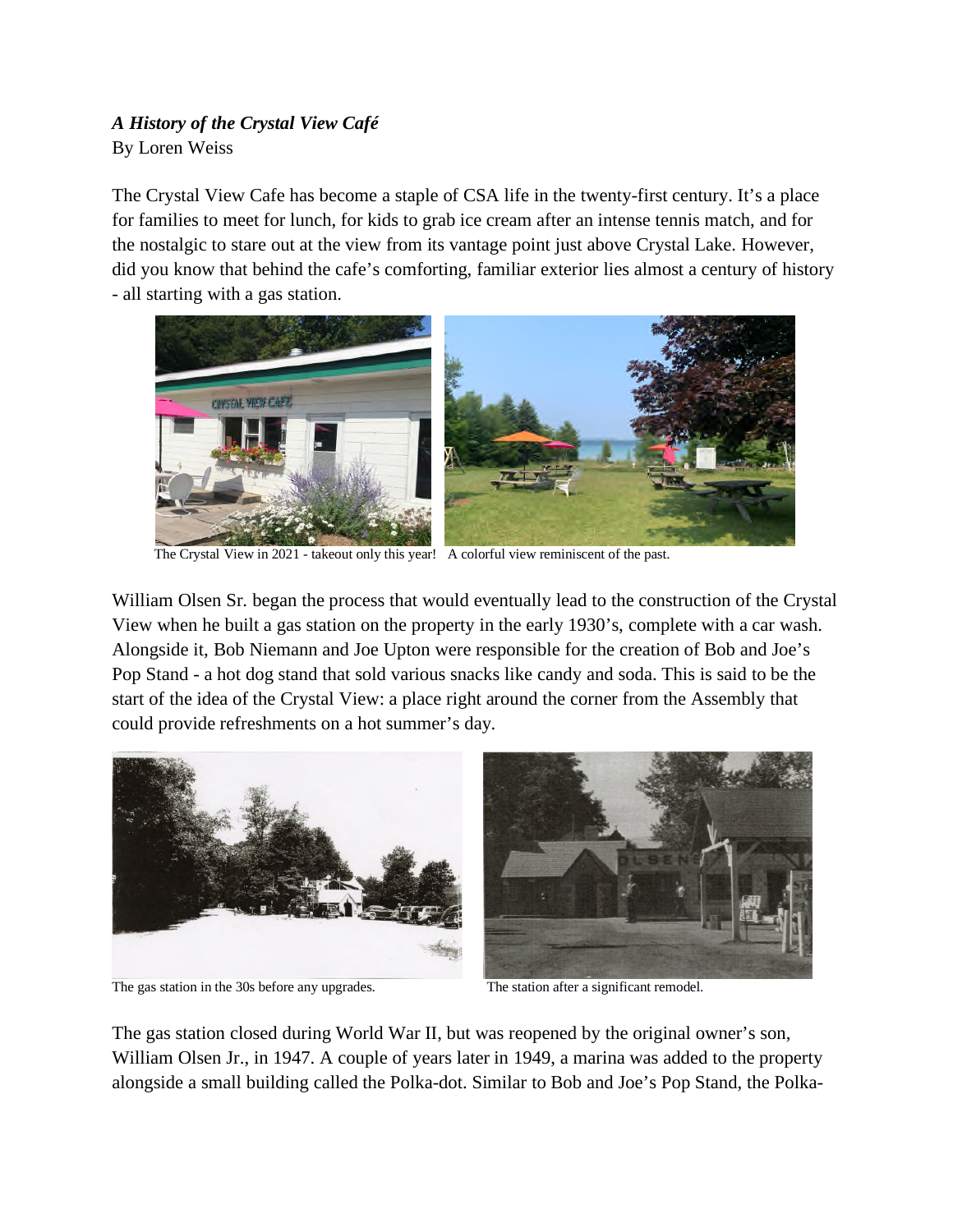dot served ice cream and soda, but the building was surrounded by tables with brightly-colored umbrellas that inspired the name.







Bill Olsen Jr. A portrait of William Olsen Sr. The colorful umbrellas that gave the Polka-dot its name.

After less than ten years, the Polka-dot was removed, and the Crystal View was built in its place. The land was purchased by the Assembly for \$52,000 in 1961, and it included the Crystal View, a gasoline station, and the small marina on the water. Though the idea of a "drive-in" at the Crystal View was proposed, it was voted down in 1970.



A picture of the marina (1955).

By 1972, the gas station's profits had almost halved, causing it to close after being deemed unprofitable. Fueling at the marina dock had stopped before that due to a movement to reduce Crystal Lake pollution, leaving the Crystal View the only actively functioning part of the property. Though the facilities remained for a few years, trustees agreed to the destruction of the gas station and the marina in 1977, and the plot of land's main purpose became focused on the cafe.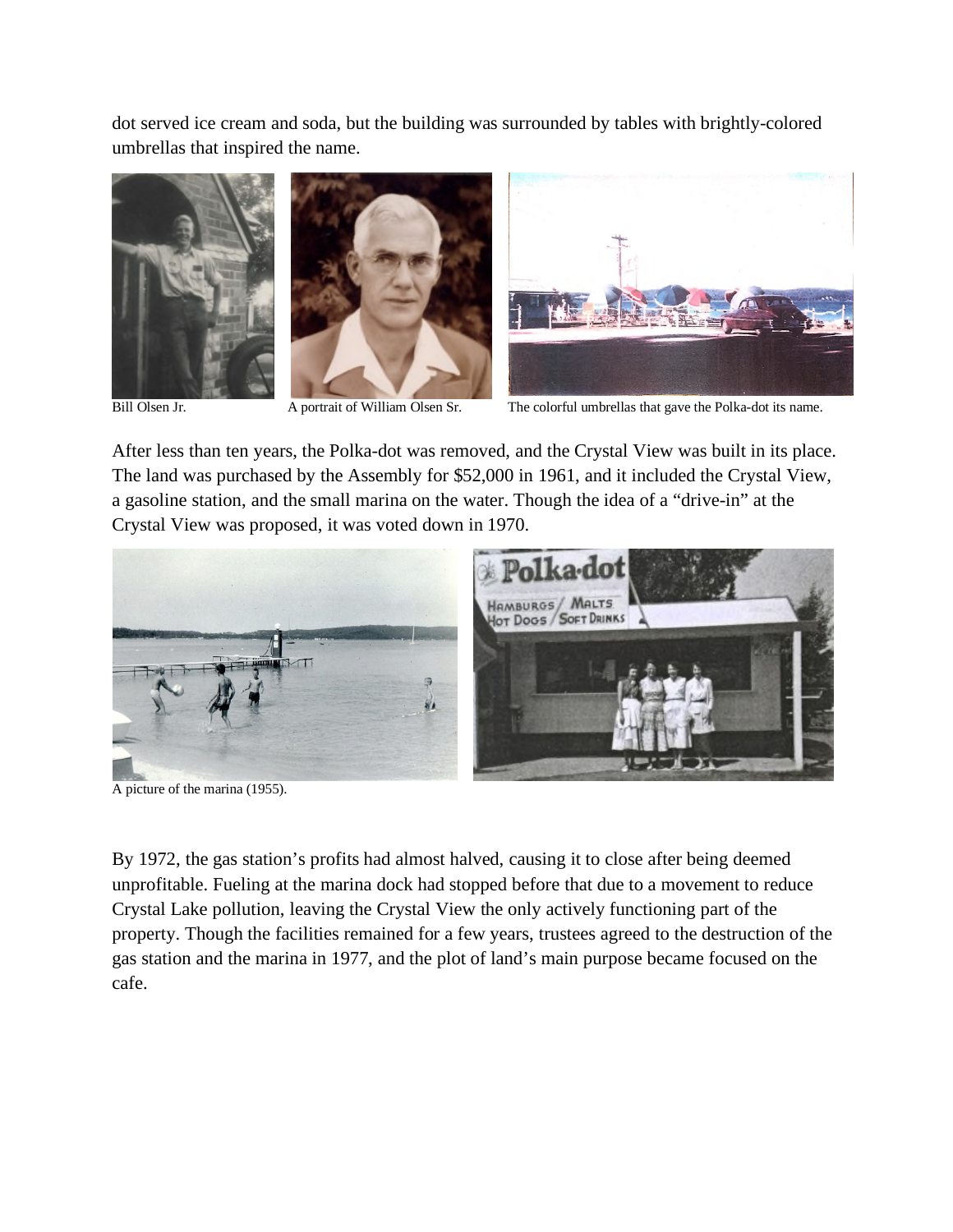

A color photo of the gas station. A flyer advertising the Olsens' wares.

The acquisition of the Crystal View by the Assembly posed the question of who within the Assembly would be in charge of running the restaurant - so far, management had changed frequently over the years, with each new "owner" bringing a new spin to the restaurant we know and love. In the early 70's, Chuck May and Chris Albright ran things in a more traditional restaurant fashion, serving a full three meals throughout the day. "I had a deal with Chuck May for a while where I was giving him tennis lessons and he would give me free breakfast at the Crystal View," says Ken Cox, the current Managing Director of the CSA. "I really enjoyed those free meals!"

Since then, the Crystal View has gone through several different managers, including Joanne Frary, Laura and Harry Clark (who later bought the Cherry Bowl Drive-In), Jim Barnes, Matt Nahnsen (one of the owners of The Roadhouse in Benzonia), Maggie and Torrie Bingham, and Pete and Amy Taylor. Currently, Susan and Fritz Kraft manage the restaurant, which is open from 10-5 on weekdays and 12-5 on weekends. Call this number to place an order – (231) 399-0002.



Cindy Cox's bike in front of the cafe (2009). Susan and Fritz Kraft (2020).